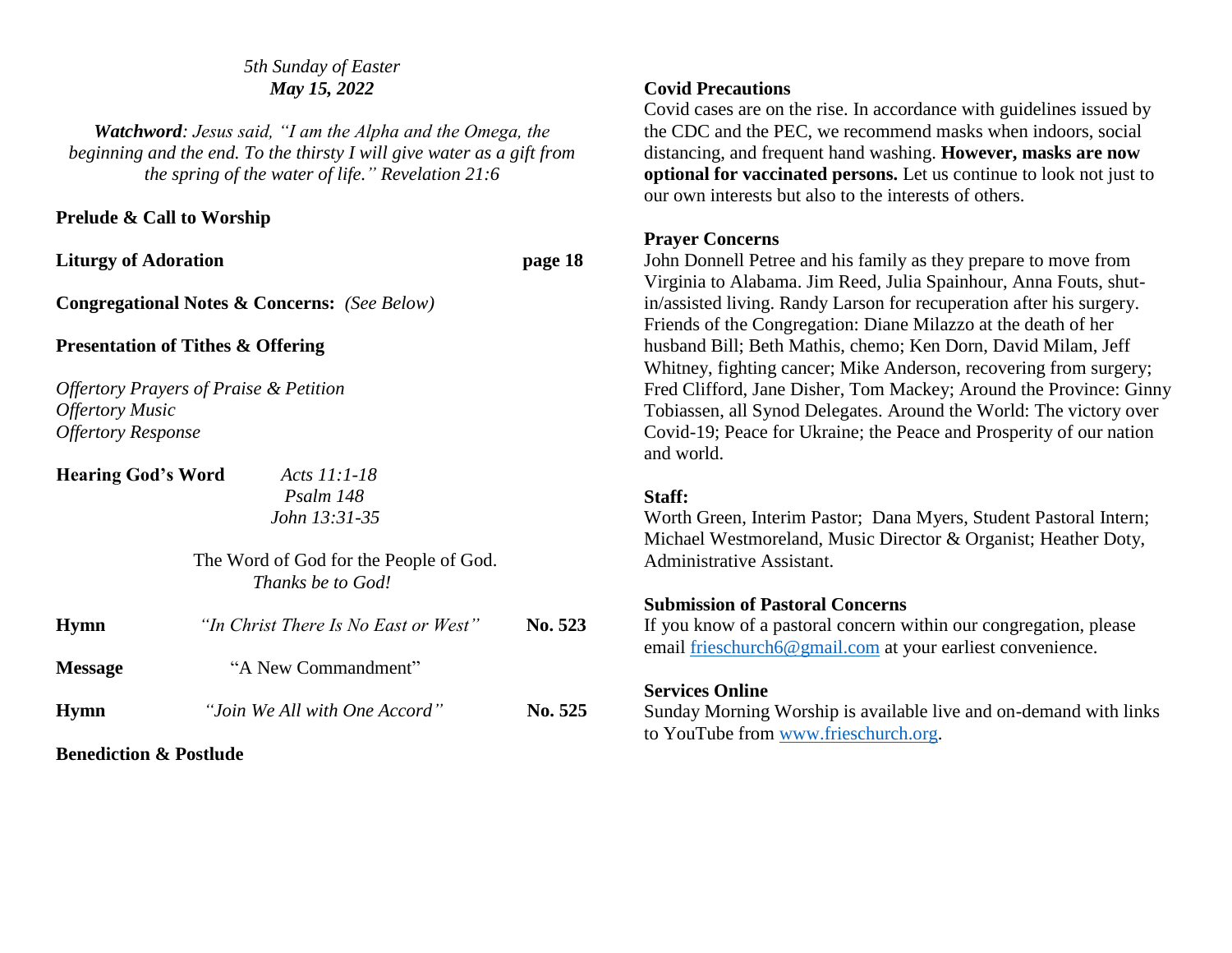#### **Calendar of Events**

**Today** 11:00 a.m. Worship

**Monday** 9:00 a.m. Chicken Pie Group

**Saturday** 9:00 a.m. Church Clean-up

**Next Sunday** 11:00 a.m. Worship

**Today's Board Members:** Mark Lamb & Margaret Couch (recycle) **Next Sunday's Board Members:** Monroe Bowles & Mark Lamb **Attendance Sunday Worship (5/8/2022):** 52

# **Fries Memorial Moravian Church**

*May 15, 2022*



**251 North Hawthorne Road Winston-Salem, N.C. 27104 frieschurch.org frieschurch@gmail.com**

*The Motto: In Essentials, Unity; in Non-Essentials, Liberty; in All Things, Love."*

*The Good News: God Creates, Redeems, and Sustains, That we might respond in Faith, Love, and Hope!*